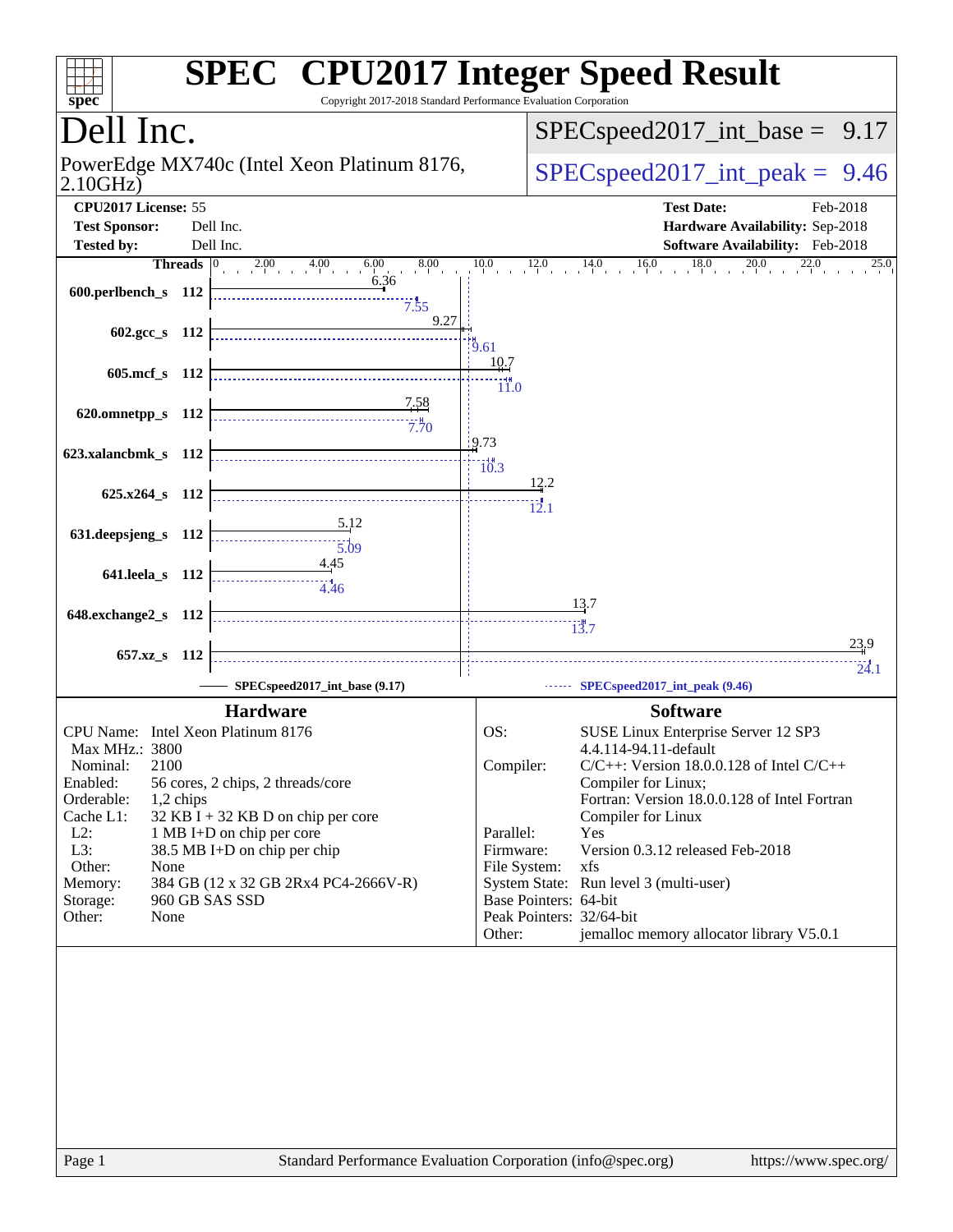

Copyright 2017-2018 Standard Performance Evaluation Corporation

### Dell Inc.

#### 2.10GHz) PowerEdge MX740c (Intel Xeon Platinum 8176,  $\vert$  [SPECspeed2017\\_int\\_peak =](http://www.spec.org/auto/cpu2017/Docs/result-fields.html#SPECspeed2017intpeak) 9.46

 $SPECspeed2017\_int\_base = 9.17$ 

**[CPU2017 License:](http://www.spec.org/auto/cpu2017/Docs/result-fields.html#CPU2017License)** 55 **[Test Date:](http://www.spec.org/auto/cpu2017/Docs/result-fields.html#TestDate)** Feb-2018 **[Test Sponsor:](http://www.spec.org/auto/cpu2017/Docs/result-fields.html#TestSponsor)** Dell Inc. **[Hardware Availability:](http://www.spec.org/auto/cpu2017/Docs/result-fields.html#HardwareAvailability)** Sep-2018 **[Tested by:](http://www.spec.org/auto/cpu2017/Docs/result-fields.html#Testedby)** Dell Inc. **[Software Availability:](http://www.spec.org/auto/cpu2017/Docs/result-fields.html#SoftwareAvailability)** Feb-2018

#### **[Results Table](http://www.spec.org/auto/cpu2017/Docs/result-fields.html#ResultsTable)**

|                                     | <b>Base</b>    |                |       |                |       | <b>Peak</b>    |       |                |                |              |                |              |                |              |
|-------------------------------------|----------------|----------------|-------|----------------|-------|----------------|-------|----------------|----------------|--------------|----------------|--------------|----------------|--------------|
| <b>Benchmark</b>                    | <b>Threads</b> | <b>Seconds</b> | Ratio | <b>Seconds</b> | Ratio | <b>Seconds</b> | Ratio | <b>Threads</b> | <b>Seconds</b> | <b>Ratio</b> | <b>Seconds</b> | <b>Ratio</b> | <b>Seconds</b> | <b>Ratio</b> |
| $600.$ perlbench $\mathsf{S}$       | 112            | 281            | 6.32  | 279            | 6.36  | 277            | 6.40  | 112            | 236            | 7.53         | 235            | 7.55         | 234            | 7.58         |
| 602.gcc_s                           | 112            | 430            | 9.27  | 431            | 9.23  | 417            | 9.54  | 112            | 414            | 9.61         | 410            | 9.71         | 421            | 9.47         |
| $605$ .mcf s                        | 112            | 446            | 10.6  | 441            | 10.7  | 431            | 11.0  | 112            | 431            | <b>11.0</b>  | 436            | 10.8         | 429            | 1.0          |
| 620.omnetpp_s                       | 112            | 215            | 7.58  | 205            | 7.97  | 221            | 7.37  | 112            | 212            | 7.70         | 212            | 7.68         | 210            | 7.77         |
| 623.xalancbmk s                     | 112            | 145            | 9.77  | 147            | 9.61  | 146            | 9.73  | 112            | 137            | 10.3         | 139            | 10.2         | 136            | 10.4         |
| 625.x264 s                          | 112            | 145            | 12.2  | 145            | 12.2  | 146            | 12.1  | 112            | 145            | 12.2         | 146            | 12.1         | 145            | 12.1         |
| 631.deepsjeng_s                     | 112            | 280            | 5.12  | 280            | 5.12  | 279            | 5.13  | 112            | 281            | 5.10         | 281            | 5.09         | 282            | 5.08         |
| 641.leela s                         | 112            | 384            | 4.44  | 383            | 4.45  | 383            | 4.45  | 112            | 385            | 4.44         | 382            | 4.46         | 382            | 4.46         |
| 648.exchange2_s                     | 112            | 215            | 13.7  | 214            | 13.7  | 214            | 13.7  | 112            | 214            | 13.7         | 215            | 13.7         | 216            | 13.6         |
| $657.xz$ s                          | 112            | 259            | 23.9  | 259            | 23.9  | 258            | 24.0  | 112            | 256            | 24.2         | 256            | 24.1         | 256            | 24.1         |
| $SPEC speed2017$ int base =<br>9.17 |                |                |       |                |       |                |       |                |                |              |                |              |                |              |

**[SPECspeed2017\\_int\\_peak =](http://www.spec.org/auto/cpu2017/Docs/result-fields.html#SPECspeed2017intpeak) 9.46**

Results appear in the [order in which they were run.](http://www.spec.org/auto/cpu2017/Docs/result-fields.html#RunOrder) Bold underlined text [indicates a median measurement](http://www.spec.org/auto/cpu2017/Docs/result-fields.html#Median).

#### **[Operating System Notes](http://www.spec.org/auto/cpu2017/Docs/result-fields.html#OperatingSystemNotes)**

Stack size set to unlimited using "ulimit -s unlimited"

#### **[General Notes](http://www.spec.org/auto/cpu2017/Docs/result-fields.html#GeneralNotes)**

Environment variables set by runcpu before the start of the run: KMP\_AFFINITY = "granularity=fine,scatter" LD\_LIBRARY\_PATH = "/root/cpu2017/lib/ia32:/root/cpu2017/lib/intel64:/root/cpu2017/je5.0.1-32:/root/cpu2017/je5.0.1-64" OMP\_STACKSIZE = "192M"

 Binaries compiled on a system with 1x Intel Core i7-4790 CPU + 32GB RAM memory using Redhat Enterprise Linux 7.4 Yes: The test sponsor attests, as of date of publication, that CVE-2017-5754 (Meltdown) is mitigated in the system as tested and documented. Yes: The test sponsor attests, as of date of publication, that CVE-2017-5753 (Spectre variant 1) is mitigated in the system as tested and documented. Yes: The test sponsor attests, as of date of publication, that CVE-2017-5715 (Spectre variant 2) is mitigated in the system as tested and documented. jemalloc: configured and built at default for 32bit (i686) and 64bit (x86\_64) targets; jemalloc: built with the RedHat Enterprise 7.4, and the system compiler gcc 4.8.5; jemalloc: sources available via jemalloc.net Transparent Huge Pages enabled by default Prior to runcpu invocation Filesystem page cache synced and cleared with: sync; echo 3> /proc/sys/vm/drop\_caches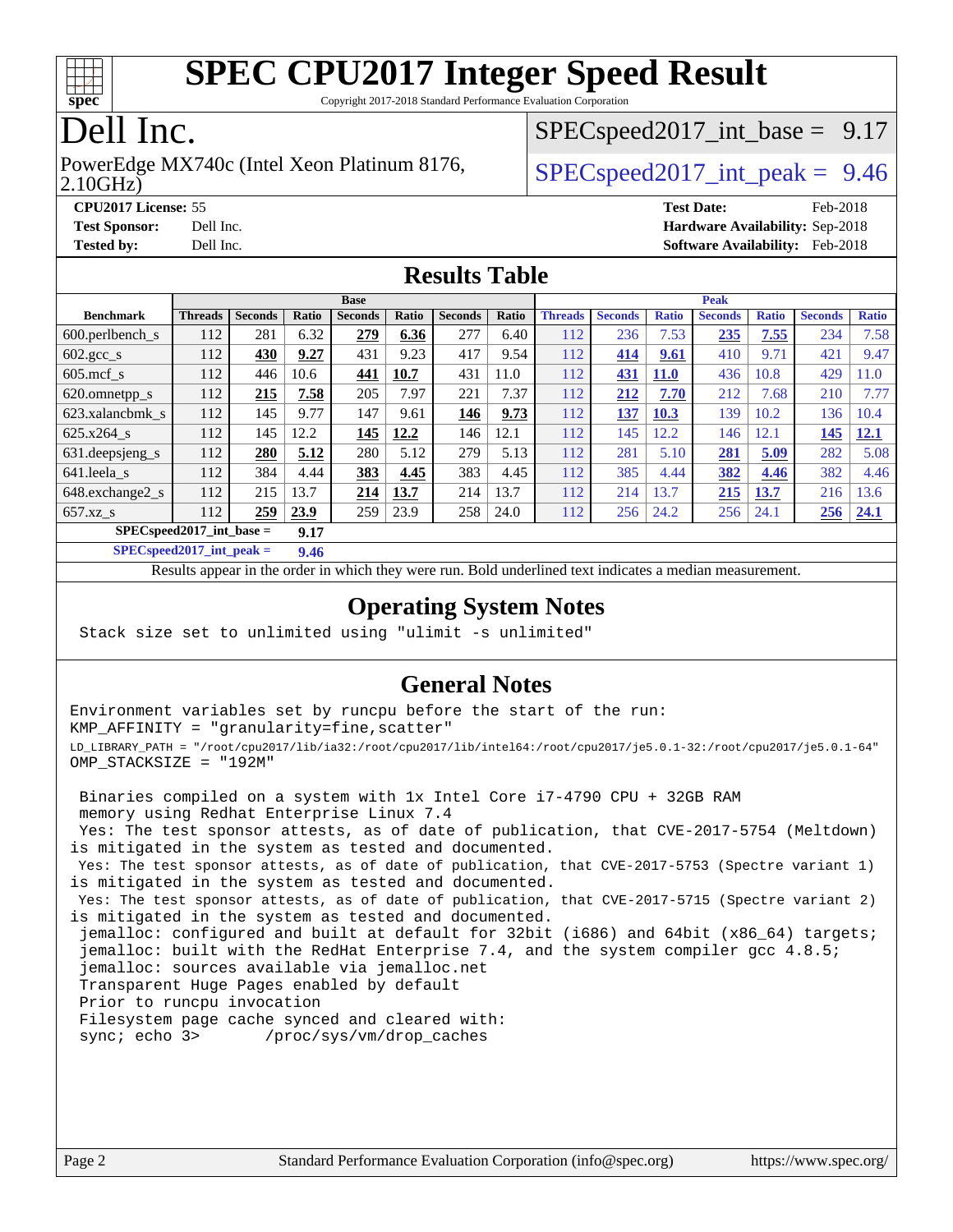

Copyright 2017-2018 Standard Performance Evaluation Corporation

### Dell Inc.

2.10GHz) PowerEdge MX740c (Intel Xeon Platinum 8176,  $\vert$  [SPECspeed2017\\_int\\_peak =](http://www.spec.org/auto/cpu2017/Docs/result-fields.html#SPECspeed2017intpeak) 9.46

 $SPECspeed2017\_int\_base = 9.17$ 

**[Tested by:](http://www.spec.org/auto/cpu2017/Docs/result-fields.html#Testedby)** Dell Inc. **[Software Availability:](http://www.spec.org/auto/cpu2017/Docs/result-fields.html#SoftwareAvailability)** Feb-2018

**[CPU2017 License:](http://www.spec.org/auto/cpu2017/Docs/result-fields.html#CPU2017License)** 55 **[Test Date:](http://www.spec.org/auto/cpu2017/Docs/result-fields.html#TestDate)** Feb-2018 **[Test Sponsor:](http://www.spec.org/auto/cpu2017/Docs/result-fields.html#TestSponsor)** Dell Inc. **[Hardware Availability:](http://www.spec.org/auto/cpu2017/Docs/result-fields.html#HardwareAvailability)** Sep-2018

#### **[Platform Notes](http://www.spec.org/auto/cpu2017/Docs/result-fields.html#PlatformNotes)**

Page 3 Standard Performance Evaluation Corporation [\(info@spec.org\)](mailto:info@spec.org) <https://www.spec.org/> BIOS settings: Sub NUMA Cluster Disabled Virtualization Technology Disabled System Profile set to Custom CPU Performance set to Maximum Performance C States set to Autonomous C1EE Disabled Uncore Frequency set to Dynamic Energy Efficiency Policy set to Performance Memory Patrol Scrub Disabled Logical Processor Enabled CPU Interconnect Bus Link Power Management Disabled PCI ASPM L1 Link Power Management Disabled Sysinfo program /root/cpu2017/bin/sysinfo Rev: r5797 of 2017-06-14 96c45e4568ad54c135fd618bcc091c0f running on linux-5y3r Fri Feb 9 00:14:29 2018 SUT (System Under Test) info as seen by some common utilities. For more information on this section, see <https://www.spec.org/cpu2017/Docs/config.html#sysinfo> From /proc/cpuinfo model name : Intel(R) Xeon(R) Platinum 8176 CPU @ 2.10GHz 2 "physical id"s (chips) 112 "processors" cores, siblings (Caution: counting these is hw and system dependent. The following excerpts from /proc/cpuinfo might not be reliable. Use with caution.) cpu cores : 28 siblings : 56 physical 0: cores 0 1 2 3 4 5 6 8 9 10 11 12 13 14 16 17 18 19 20 21 22 24 25 26 27 28 29 30 physical 1: cores 0 1 2 3 4 5 6 8 9 10 11 12 13 14 16 17 18 19 20 21 22 24 25 26 27 28 29 30 From lscpu: Architecture: x86\_64 CPU op-mode(s): 32-bit, 64-bit Byte Order: Little Endian CPU(s): 112 On-line CPU(s) list: 0-111 Thread(s) per core: 2 Core(s) per socket: 28 Socket(s): 2 NUMA node(s): 2 Vendor ID: GenuineIntel CPU family: 6 Model: 85 **(Continued on next page)**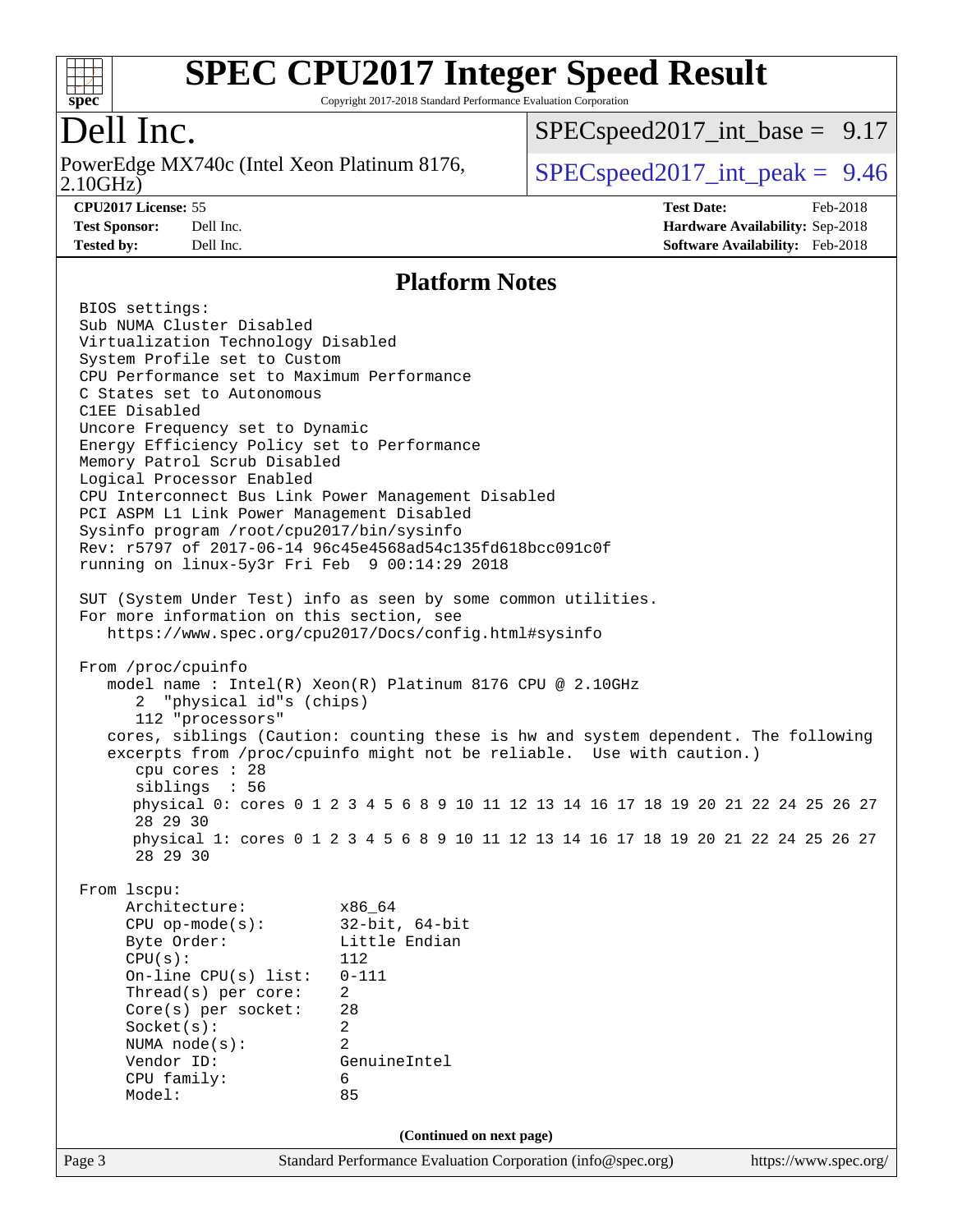

Copyright 2017-2018 Standard Performance Evaluation Corporation

### Dell Inc.

2.10GHz) PowerEdge MX740c (Intel Xeon Platinum 8176,  $\vert$  [SPECspeed2017\\_int\\_peak =](http://www.spec.org/auto/cpu2017/Docs/result-fields.html#SPECspeed2017intpeak) 9.46

 $SPECspeed2017\_int\_base = 9.17$ 

**[CPU2017 License:](http://www.spec.org/auto/cpu2017/Docs/result-fields.html#CPU2017License)** 55 **[Test Date:](http://www.spec.org/auto/cpu2017/Docs/result-fields.html#TestDate)** Feb-2018 **[Test Sponsor:](http://www.spec.org/auto/cpu2017/Docs/result-fields.html#TestSponsor)** Dell Inc. **[Hardware Availability:](http://www.spec.org/auto/cpu2017/Docs/result-fields.html#HardwareAvailability)** Sep-2018 **[Tested by:](http://www.spec.org/auto/cpu2017/Docs/result-fields.html#Testedby)** Dell Inc. **[Software Availability:](http://www.spec.org/auto/cpu2017/Docs/result-fields.html#SoftwareAvailability)** Feb-2018

#### **[Platform Notes \(Continued\)](http://www.spec.org/auto/cpu2017/Docs/result-fields.html#PlatformNotes)**

Model name: Intel(R) Xeon(R) Platinum 8176 CPU @ 2.10GHz Stepping: 4 CPU MHz: 2095.168 BogoMIPS: 4190.33 Virtualization: VT-x L1d cache: 32K L1i cache: 32K L2 cache: 1024K L3 cache: 39424K NUMA node0 CPU(s): 0,2,4,6,8,10,12,14,16,18,20,22,24,26,28,30,32,34,36,38,40,42,44,46,48,50,52,54,56,58 ,60,62,64,66,68,70,72,74,76,78,80,82,84,86,88,90,92,94,96,98,100,102,104,106,108,110 NUMA node1 CPU(s): 1,3,5,7,9,11,13,15,17,19,21,23,25,27,29,31,33,35,37,39,41,43,45,47,49,51,53,55,57,59 ,61,63,65,67,69,71,73,75,77,79,81,83,85,87,89,91,93,95,97,99,101,103,105,107,109,111 Flags: fpu vme de pse tsc msr pae mce cx8 apic sep mtrr pge mca cmov pat pse36 clflush dts acpi mmx fxsr sse sse2 ss ht tm pbe syscall nx pdpe1gb rdtscp lm constant\_tsc art arch\_perfmon pebs bts rep\_good nopl xtopology nonstop\_tsc aperfmperf eagerfpu pni pclmulqdq dtes64 monitor ds\_cpl vmx smx est tm2 ssse3 sdbg fma cx16 xtpr pdcm pcid dca sse4\_1 sse4\_2 x2apic movbe popcnt tsc\_deadline\_timer aes xsave avx f16c rdrand lahf\_lm abm 3dnowprefetch ida arat epb invpcid\_single pln pts dtherm intel\_pt rsb\_ctxsw spec\_ctrl retpoline kaiser tpr\_shadow vnmi flexpriority ept vpid fsgsbase tsc\_adjust bmi1 hle avx2 smep bmi2 erms invpcid rtm cqm mpx avx512f avx512dq rdseed adx smap clflushopt clwb avx512cd avx512bw avx512vl xsaveopt xsavec xgetbv1 cqm\_llc cqm\_occup\_llc pku ospke /proc/cpuinfo cache data cache size : 39424 KB From numactl --hardware WARNING: a numactl 'node' might or might not correspond to a physical chip. available: 2 nodes (0-1) node 0 cpus: 0 2 4 6 8 10 12 14 16 18 20 22 24 26 28 30 32 34 36 38 40 42 44 46 48 50 52 54 56 58 60 62 64 66 68 70 72 74 76 78 80 82 84 86 88 90 92 94 96 98 100 102 104 106 108 110 node 0 size: 192116 MB node 0 free: 191405 MB node 1 cpus: 1 3 5 7 9 11 13 15 17 19 21 23 25 27 29 31 33 35 37 39 41 43 45 47 49 51 53 55 57 59 61 63 65 67 69 71 73 75 77 79 81 83 85 87 89 91 93 95 97 99 101 103 105 107 109 111 node 1 size: 193511 MB node 1 free: 192862 MB node distances: node 0 1 0: 10 21 1: 21 10 **(Continued on next page)**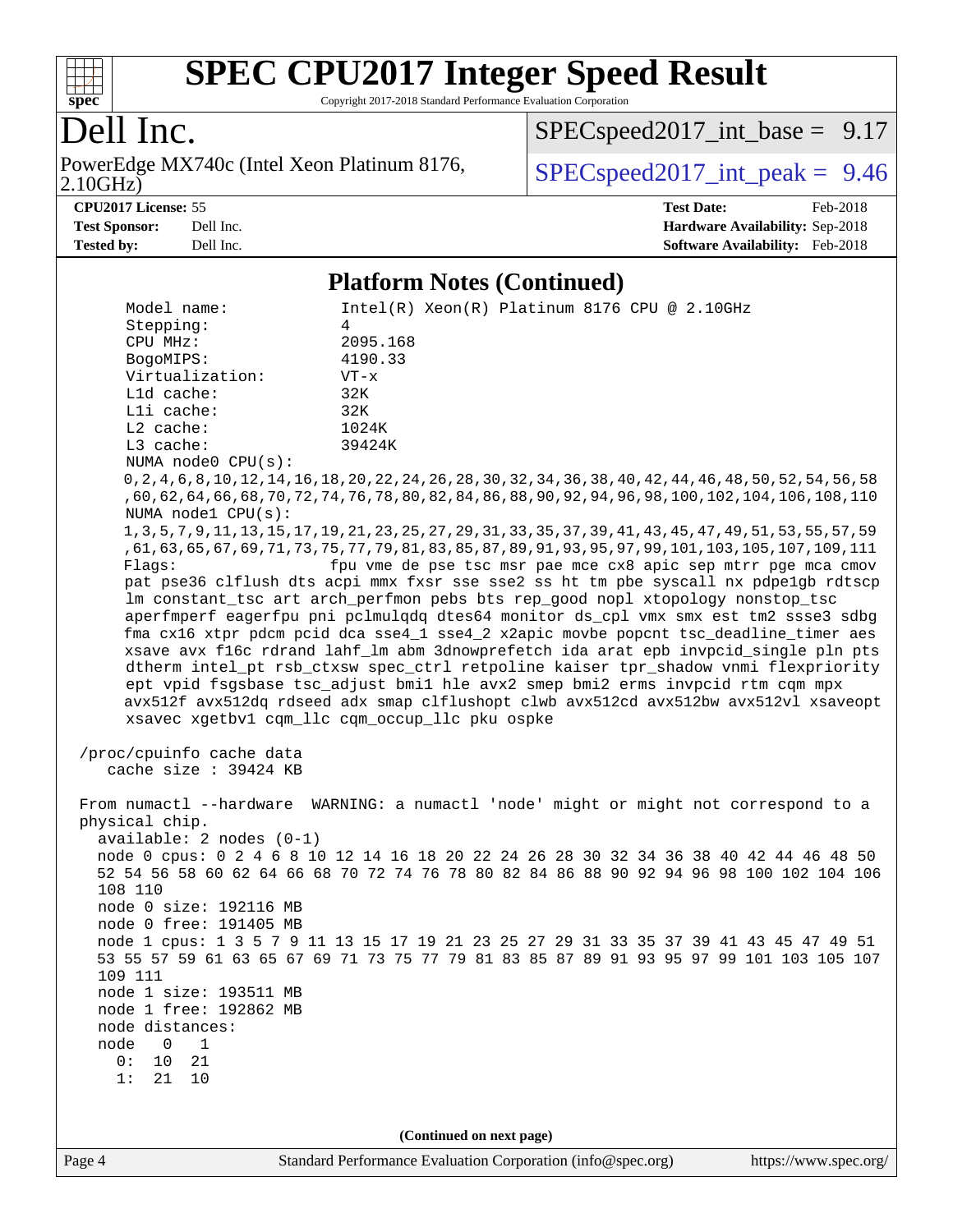

Copyright 2017-2018 Standard Performance Evaluation Corporation

#### Dell Inc.

2.10GHz) PowerEdge MX740c (Intel Xeon Platinum 8176,  $\vert$  [SPECspeed2017\\_int\\_peak =](http://www.spec.org/auto/cpu2017/Docs/result-fields.html#SPECspeed2017intpeak) 9.46

 $SPECspeed2017\_int\_base = 9.17$ 

**[CPU2017 License:](http://www.spec.org/auto/cpu2017/Docs/result-fields.html#CPU2017License)** 55 **[Test Date:](http://www.spec.org/auto/cpu2017/Docs/result-fields.html#TestDate)** Feb-2018 **[Test Sponsor:](http://www.spec.org/auto/cpu2017/Docs/result-fields.html#TestSponsor)** Dell Inc. **[Hardware Availability:](http://www.spec.org/auto/cpu2017/Docs/result-fields.html#HardwareAvailability)** Sep-2018 **[Tested by:](http://www.spec.org/auto/cpu2017/Docs/result-fields.html#Testedby)** Dell Inc. **[Software Availability:](http://www.spec.org/auto/cpu2017/Docs/result-fields.html#SoftwareAvailability)** Feb-2018

#### **[Platform Notes \(Continued\)](http://www.spec.org/auto/cpu2017/Docs/result-fields.html#PlatformNotes)**

 From /proc/meminfo MemTotal: 394883408 kB HugePages\_Total: 0 Hugepagesize: 2048 kB /usr/bin/lsb\_release -d SUSE Linux Enterprise Server 12 SP3 From /etc/\*release\* /etc/\*version\* SuSE-release: SUSE Linux Enterprise Server 12 (x86\_64) VERSION = 12 PATCHLEVEL = 3 # This file is deprecated and will be removed in a future service pack or release. # Please check /etc/os-release for details about this release. os-release: NAME="SLES" VERSION="12-SP3" VERSION\_ID="12.3" PRETTY\_NAME="SUSE Linux Enterprise Server 12 SP3" ID="sles" ANSI\_COLOR="0;32" CPE\_NAME="cpe:/o:suse:sles:12:sp3" uname -a: Linux linux-5y3r 4.4.114-94.11-default #1 SMP Thu Feb 1 19:28:26 UTC 2018 (4309ff9) x86\_64 x86\_64 x86\_64 GNU/Linux run-level 3 Feb 9 00:02 SPEC is set to: /root/cpu2017 Filesystem Type Size Used Avail Use% Mounted on /dev/sda3 xfs 882G 16G 867G 2% / Additional information from dmidecode follows. WARNING: Use caution when you interpret this section. The 'dmidecode' program reads system data which is "intended to allow hardware to be accurately determined", but the intent may not be met, as there are frequent changes to hardware, firmware, and the "DMTF SMBIOS" standard. BIOS Dell Inc. 0.3.12 02/06/2018 Memory: 7x 00AD00B300AD HMA84GR7AFR4N-VK 32 GB 2 rank 2666 5x 00AD063200AD HMA84GR7AFR4N-VK 32 GB 2 rank 2666 12x Not Specified Not Specified (End of data from sysinfo program)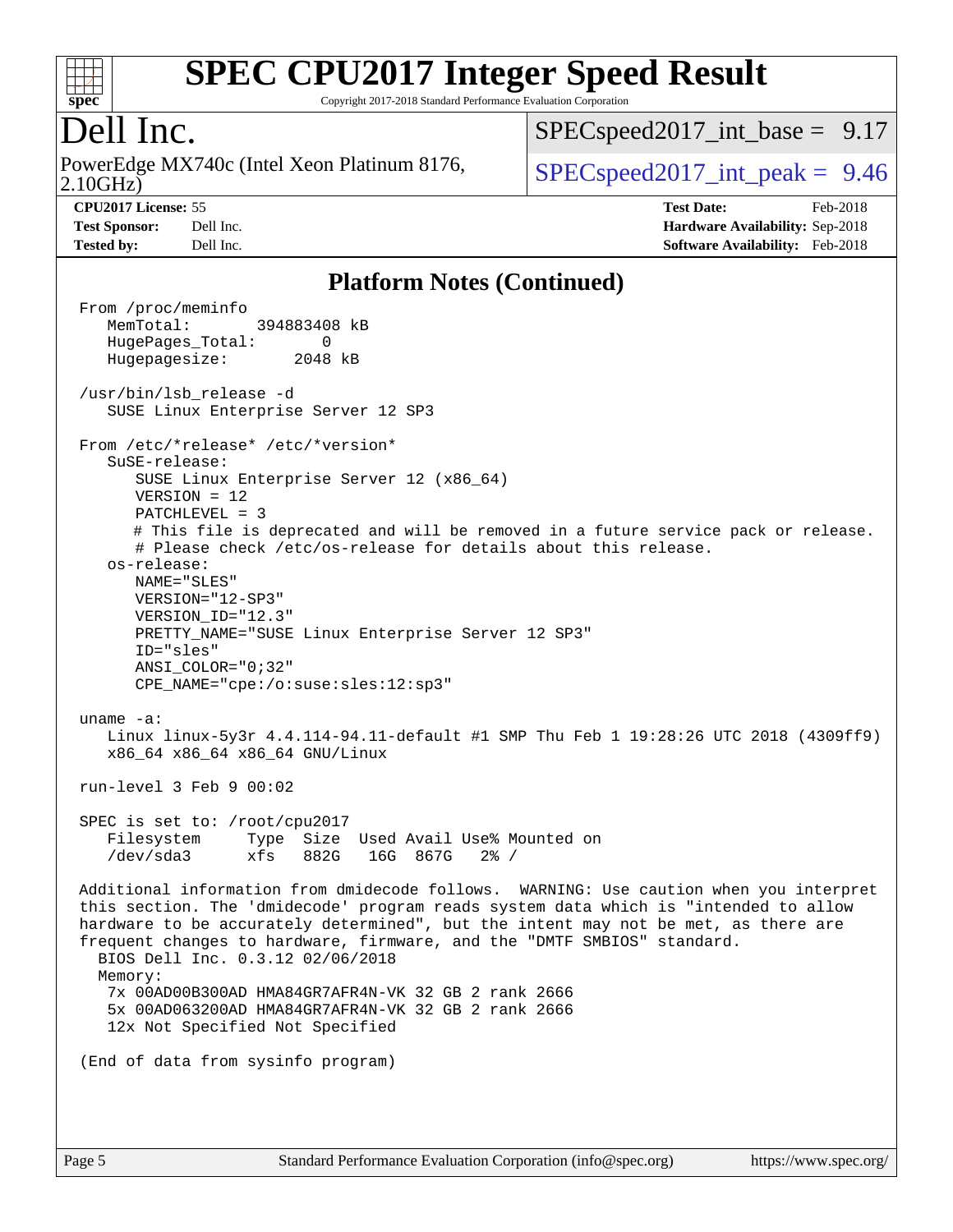

Copyright 2017-2018 Standard Performance Evaluation Corporation

### Dell Inc.

2.10GHz) PowerEdge MX740c (Intel Xeon Platinum 8176,  $\boxed{\text{SPEC speed2017\_int\_peak = 9.46}}$ 

[SPECspeed2017\\_int\\_base =](http://www.spec.org/auto/cpu2017/Docs/result-fields.html#SPECspeed2017intbase) 9.17

**[Tested by:](http://www.spec.org/auto/cpu2017/Docs/result-fields.html#Testedby)** Dell Inc. **[Software Availability:](http://www.spec.org/auto/cpu2017/Docs/result-fields.html#SoftwareAvailability)** Feb-2018

**[CPU2017 License:](http://www.spec.org/auto/cpu2017/Docs/result-fields.html#CPU2017License)** 55 **[Test Date:](http://www.spec.org/auto/cpu2017/Docs/result-fields.html#TestDate)** Feb-2018 **[Test Sponsor:](http://www.spec.org/auto/cpu2017/Docs/result-fields.html#TestSponsor)** Dell Inc. **[Hardware Availability:](http://www.spec.org/auto/cpu2017/Docs/result-fields.html#HardwareAvailability)** Sep-2018

#### **[Compiler Version Notes](http://www.spec.org/auto/cpu2017/Docs/result-fields.html#CompilerVersionNotes)**

| $600. perlbench_s(base) 602. gcc_s(base) 605. mcf_s(base) 625.x264_s(base,$<br><sub>CC</sub><br>peak) 657.xz_s(base)       |
|----------------------------------------------------------------------------------------------------------------------------|
| icc (ICC) 18.0.0 20170811<br>Copyright (C) 1985-2017 Intel Corporation. All rights reserved.                               |
| $600. perlbench_s (peak) 602. gcc_s (peak) 605. mcf_s (peak) 657. xz_s (peak)$<br>CC                                       |
| icc (ICC) 18.0.0 20170811<br>Copyright (C) 1985-2017 Intel Corporation. All rights reserved.                               |
| CXXC 620.omnetpp_s(base) 623.xalancbmk_s(base) 631.deepsjeng_s(base)<br>641.leela s(base)                                  |
| icpc (ICC) 18.0.0 20170811<br>Copyright (C) 1985-2017 Intel Corporation. All rights reserved.                              |
| CXXC $620.\text{omnetpp_s}$ (peak) $623.\text{xalancbmk_s}$ (peak) $631.\text{deepsjeng_s}$ (peak)<br>$641.$ leela_s(peak) |
| icpc (ICC) 18.0.0 20170811<br>Copyright (C) 1985-2017 Intel Corporation. All rights reserved.                              |
| 648.exchange2_s(base, peak)<br>FC                                                                                          |
| ifort (IFORT) 18.0.0 20170811<br>Copyright (C) 1985-2017 Intel Corporation. All rights reserved.                           |

### **[Base Compiler Invocation](http://www.spec.org/auto/cpu2017/Docs/result-fields.html#BaseCompilerInvocation)**

[C benchmarks](http://www.spec.org/auto/cpu2017/Docs/result-fields.html#Cbenchmarks): [icc](http://www.spec.org/cpu2017/results/res2018q4/cpu2017-20181001-09011.flags.html#user_CCbase_intel_icc_18.0_66fc1ee009f7361af1fbd72ca7dcefbb700085f36577c54f309893dd4ec40d12360134090235512931783d35fd58c0460139e722d5067c5574d8eaf2b3e37e92)

[C++ benchmarks:](http://www.spec.org/auto/cpu2017/Docs/result-fields.html#CXXbenchmarks) [icpc](http://www.spec.org/cpu2017/results/res2018q4/cpu2017-20181001-09011.flags.html#user_CXXbase_intel_icpc_18.0_c510b6838c7f56d33e37e94d029a35b4a7bccf4766a728ee175e80a419847e808290a9b78be685c44ab727ea267ec2f070ec5dc83b407c0218cded6866a35d07)

**(Continued on next page)**

Page 6 Standard Performance Evaluation Corporation [\(info@spec.org\)](mailto:info@spec.org) <https://www.spec.org/>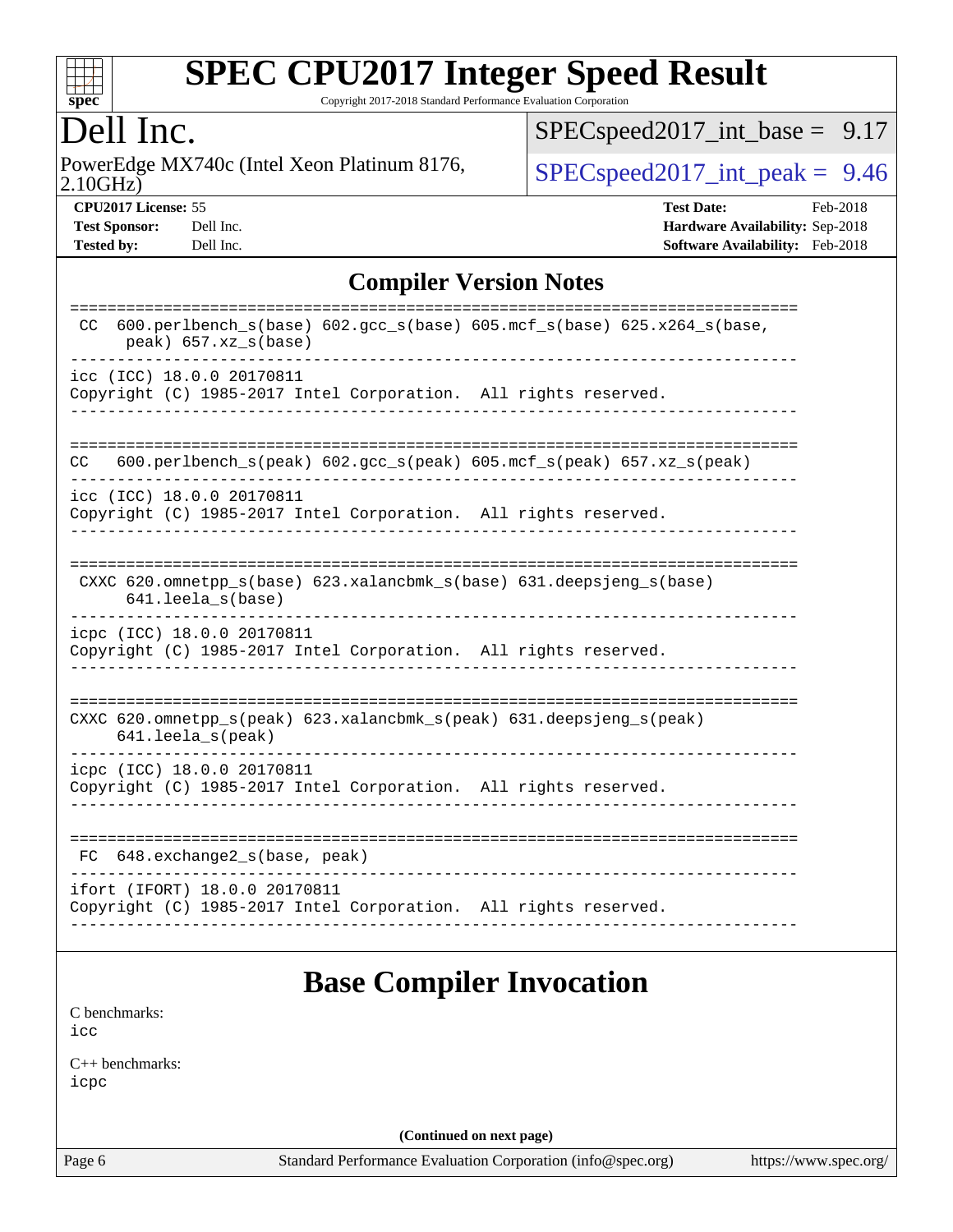

Copyright 2017-2018 Standard Performance Evaluation Corporation

### Dell Inc.

2.10GHz) PowerEdge MX740c (Intel Xeon Platinum 8176,  $\vert$  [SPECspeed2017\\_int\\_peak =](http://www.spec.org/auto/cpu2017/Docs/result-fields.html#SPECspeed2017intpeak) 9.46

 $SPECspeed2017\_int\_base = 9.17$ 

**[CPU2017 License:](http://www.spec.org/auto/cpu2017/Docs/result-fields.html#CPU2017License)** 55 **[Test Date:](http://www.spec.org/auto/cpu2017/Docs/result-fields.html#TestDate)** Feb-2018 **[Test Sponsor:](http://www.spec.org/auto/cpu2017/Docs/result-fields.html#TestSponsor)** Dell Inc. **[Hardware Availability:](http://www.spec.org/auto/cpu2017/Docs/result-fields.html#HardwareAvailability)** Sep-2018 **[Tested by:](http://www.spec.org/auto/cpu2017/Docs/result-fields.html#Testedby)** Dell Inc. **[Software Availability:](http://www.spec.org/auto/cpu2017/Docs/result-fields.html#SoftwareAvailability)** Feb-2018

### **[Base Compiler Invocation \(Continued\)](http://www.spec.org/auto/cpu2017/Docs/result-fields.html#BaseCompilerInvocation)**

[Fortran benchmarks](http://www.spec.org/auto/cpu2017/Docs/result-fields.html#Fortranbenchmarks):

[ifort](http://www.spec.org/cpu2017/results/res2018q4/cpu2017-20181001-09011.flags.html#user_FCbase_intel_ifort_18.0_8111460550e3ca792625aed983ce982f94888b8b503583aa7ba2b8303487b4d8a21a13e7191a45c5fd58ff318f48f9492884d4413fa793fd88dd292cad7027ca)

**[Base Portability Flags](http://www.spec.org/auto/cpu2017/Docs/result-fields.html#BasePortabilityFlags)**

 600.perlbench\_s: [-DSPEC\\_LP64](http://www.spec.org/cpu2017/results/res2018q4/cpu2017-20181001-09011.flags.html#b600.perlbench_s_basePORTABILITY_DSPEC_LP64) [-DSPEC\\_LINUX\\_X64](http://www.spec.org/cpu2017/results/res2018q4/cpu2017-20181001-09011.flags.html#b600.perlbench_s_baseCPORTABILITY_DSPEC_LINUX_X64) 602.gcc\_s: [-DSPEC\\_LP64](http://www.spec.org/cpu2017/results/res2018q4/cpu2017-20181001-09011.flags.html#suite_basePORTABILITY602_gcc_s_DSPEC_LP64) 605.mcf\_s: [-DSPEC\\_LP64](http://www.spec.org/cpu2017/results/res2018q4/cpu2017-20181001-09011.flags.html#suite_basePORTABILITY605_mcf_s_DSPEC_LP64) 620.omnetpp\_s: [-DSPEC\\_LP64](http://www.spec.org/cpu2017/results/res2018q4/cpu2017-20181001-09011.flags.html#suite_basePORTABILITY620_omnetpp_s_DSPEC_LP64) 623.xalancbmk\_s: [-DSPEC\\_LP64](http://www.spec.org/cpu2017/results/res2018q4/cpu2017-20181001-09011.flags.html#suite_basePORTABILITY623_xalancbmk_s_DSPEC_LP64) [-DSPEC\\_LINUX](http://www.spec.org/cpu2017/results/res2018q4/cpu2017-20181001-09011.flags.html#b623.xalancbmk_s_baseCXXPORTABILITY_DSPEC_LINUX) 625.x264\_s: [-DSPEC\\_LP64](http://www.spec.org/cpu2017/results/res2018q4/cpu2017-20181001-09011.flags.html#suite_basePORTABILITY625_x264_s_DSPEC_LP64) 631.deepsjeng\_s: [-DSPEC\\_LP64](http://www.spec.org/cpu2017/results/res2018q4/cpu2017-20181001-09011.flags.html#suite_basePORTABILITY631_deepsjeng_s_DSPEC_LP64) 641.leela\_s: [-DSPEC\\_LP64](http://www.spec.org/cpu2017/results/res2018q4/cpu2017-20181001-09011.flags.html#suite_basePORTABILITY641_leela_s_DSPEC_LP64) 648.exchange2\_s: [-DSPEC\\_LP64](http://www.spec.org/cpu2017/results/res2018q4/cpu2017-20181001-09011.flags.html#suite_basePORTABILITY648_exchange2_s_DSPEC_LP64) 657.xz\_s: [-DSPEC\\_LP64](http://www.spec.org/cpu2017/results/res2018q4/cpu2017-20181001-09011.flags.html#suite_basePORTABILITY657_xz_s_DSPEC_LP64)

### **[Base Optimization Flags](http://www.spec.org/auto/cpu2017/Docs/result-fields.html#BaseOptimizationFlags)**

#### [C benchmarks](http://www.spec.org/auto/cpu2017/Docs/result-fields.html#Cbenchmarks):

[-Wl,-z,muldefs](http://www.spec.org/cpu2017/results/res2018q4/cpu2017-20181001-09011.flags.html#user_CCbase_link_force_multiple1_b4cbdb97b34bdee9ceefcfe54f4c8ea74255f0b02a4b23e853cdb0e18eb4525ac79b5a88067c842dd0ee6996c24547a27a4b99331201badda8798ef8a743f577) [-xCORE-AVX512](http://www.spec.org/cpu2017/results/res2018q4/cpu2017-20181001-09011.flags.html#user_CCbase_f-xCORE-AVX512) [-ipo](http://www.spec.org/cpu2017/results/res2018q4/cpu2017-20181001-09011.flags.html#user_CCbase_f-ipo) [-O3](http://www.spec.org/cpu2017/results/res2018q4/cpu2017-20181001-09011.flags.html#user_CCbase_f-O3) [-no-prec-div](http://www.spec.org/cpu2017/results/res2018q4/cpu2017-20181001-09011.flags.html#user_CCbase_f-no-prec-div) [-qopt-mem-layout-trans=3](http://www.spec.org/cpu2017/results/res2018q4/cpu2017-20181001-09011.flags.html#user_CCbase_f-qopt-mem-layout-trans_de80db37974c74b1f0e20d883f0b675c88c3b01e9d123adea9b28688d64333345fb62bc4a798493513fdb68f60282f9a726aa07f478b2f7113531aecce732043) [-qopenmp](http://www.spec.org/cpu2017/results/res2018q4/cpu2017-20181001-09011.flags.html#user_CCbase_qopenmp_16be0c44f24f464004c6784a7acb94aca937f053568ce72f94b139a11c7c168634a55f6653758ddd83bcf7b8463e8028bb0b48b77bcddc6b78d5d95bb1df2967) [-DSPEC\\_OPENMP](http://www.spec.org/cpu2017/results/res2018q4/cpu2017-20181001-09011.flags.html#suite_CCbase_DSPEC_OPENMP) [-L/usr/local/je5.0.1-64/lib](http://www.spec.org/cpu2017/results/res2018q4/cpu2017-20181001-09011.flags.html#user_CCbase_jemalloc_link_path64_4b10a636b7bce113509b17f3bd0d6226c5fb2346b9178c2d0232c14f04ab830f976640479e5c33dc2bcbbdad86ecfb6634cbbd4418746f06f368b512fced5394) [-ljemalloc](http://www.spec.org/cpu2017/results/res2018q4/cpu2017-20181001-09011.flags.html#user_CCbase_jemalloc_link_lib_d1249b907c500fa1c0672f44f562e3d0f79738ae9e3c4a9c376d49f265a04b9c99b167ecedbf6711b3085be911c67ff61f150a17b3472be731631ba4d0471706)

#### [C++ benchmarks:](http://www.spec.org/auto/cpu2017/Docs/result-fields.html#CXXbenchmarks)

[-Wl,-z,muldefs](http://www.spec.org/cpu2017/results/res2018q4/cpu2017-20181001-09011.flags.html#user_CXXbase_link_force_multiple1_b4cbdb97b34bdee9ceefcfe54f4c8ea74255f0b02a4b23e853cdb0e18eb4525ac79b5a88067c842dd0ee6996c24547a27a4b99331201badda8798ef8a743f577) [-xCORE-AVX512](http://www.spec.org/cpu2017/results/res2018q4/cpu2017-20181001-09011.flags.html#user_CXXbase_f-xCORE-AVX512) [-ipo](http://www.spec.org/cpu2017/results/res2018q4/cpu2017-20181001-09011.flags.html#user_CXXbase_f-ipo) [-O3](http://www.spec.org/cpu2017/results/res2018q4/cpu2017-20181001-09011.flags.html#user_CXXbase_f-O3) [-no-prec-div](http://www.spec.org/cpu2017/results/res2018q4/cpu2017-20181001-09011.flags.html#user_CXXbase_f-no-prec-div) [-qopt-mem-layout-trans=3](http://www.spec.org/cpu2017/results/res2018q4/cpu2017-20181001-09011.flags.html#user_CXXbase_f-qopt-mem-layout-trans_de80db37974c74b1f0e20d883f0b675c88c3b01e9d123adea9b28688d64333345fb62bc4a798493513fdb68f60282f9a726aa07f478b2f7113531aecce732043) [-L/usr/local/je5.0.1-64/lib](http://www.spec.org/cpu2017/results/res2018q4/cpu2017-20181001-09011.flags.html#user_CXXbase_jemalloc_link_path64_4b10a636b7bce113509b17f3bd0d6226c5fb2346b9178c2d0232c14f04ab830f976640479e5c33dc2bcbbdad86ecfb6634cbbd4418746f06f368b512fced5394) [-ljemalloc](http://www.spec.org/cpu2017/results/res2018q4/cpu2017-20181001-09011.flags.html#user_CXXbase_jemalloc_link_lib_d1249b907c500fa1c0672f44f562e3d0f79738ae9e3c4a9c376d49f265a04b9c99b167ecedbf6711b3085be911c67ff61f150a17b3472be731631ba4d0471706)

#### [Fortran benchmarks](http://www.spec.org/auto/cpu2017/Docs/result-fields.html#Fortranbenchmarks):

[-Wl,-z,muldefs](http://www.spec.org/cpu2017/results/res2018q4/cpu2017-20181001-09011.flags.html#user_FCbase_link_force_multiple1_b4cbdb97b34bdee9ceefcfe54f4c8ea74255f0b02a4b23e853cdb0e18eb4525ac79b5a88067c842dd0ee6996c24547a27a4b99331201badda8798ef8a743f577) [-xCORE-AVX512](http://www.spec.org/cpu2017/results/res2018q4/cpu2017-20181001-09011.flags.html#user_FCbase_f-xCORE-AVX512) [-ipo](http://www.spec.org/cpu2017/results/res2018q4/cpu2017-20181001-09011.flags.html#user_FCbase_f-ipo) [-O3](http://www.spec.org/cpu2017/results/res2018q4/cpu2017-20181001-09011.flags.html#user_FCbase_f-O3) [-no-prec-div](http://www.spec.org/cpu2017/results/res2018q4/cpu2017-20181001-09011.flags.html#user_FCbase_f-no-prec-div) [-qopt-mem-layout-trans=3](http://www.spec.org/cpu2017/results/res2018q4/cpu2017-20181001-09011.flags.html#user_FCbase_f-qopt-mem-layout-trans_de80db37974c74b1f0e20d883f0b675c88c3b01e9d123adea9b28688d64333345fb62bc4a798493513fdb68f60282f9a726aa07f478b2f7113531aecce732043) [-nostandard-realloc-lhs](http://www.spec.org/cpu2017/results/res2018q4/cpu2017-20181001-09011.flags.html#user_FCbase_f_2003_std_realloc_82b4557e90729c0f113870c07e44d33d6f5a304b4f63d4c15d2d0f1fab99f5daaed73bdb9275d9ae411527f28b936061aa8b9c8f2d63842963b95c9dd6426b8a) [-align array32byte](http://www.spec.org/cpu2017/results/res2018q4/cpu2017-20181001-09011.flags.html#user_FCbase_align_array32byte_b982fe038af199962ba9a80c053b8342c548c85b40b8e86eb3cc33dee0d7986a4af373ac2d51c3f7cf710a18d62fdce2948f201cd044323541f22fc0fffc51b6) [-L/usr/local/je5.0.1-64/lib](http://www.spec.org/cpu2017/results/res2018q4/cpu2017-20181001-09011.flags.html#user_FCbase_jemalloc_link_path64_4b10a636b7bce113509b17f3bd0d6226c5fb2346b9178c2d0232c14f04ab830f976640479e5c33dc2bcbbdad86ecfb6634cbbd4418746f06f368b512fced5394) [-ljemalloc](http://www.spec.org/cpu2017/results/res2018q4/cpu2017-20181001-09011.flags.html#user_FCbase_jemalloc_link_lib_d1249b907c500fa1c0672f44f562e3d0f79738ae9e3c4a9c376d49f265a04b9c99b167ecedbf6711b3085be911c67ff61f150a17b3472be731631ba4d0471706)

## **[Base Other Flags](http://www.spec.org/auto/cpu2017/Docs/result-fields.html#BaseOtherFlags)**

[C benchmarks](http://www.spec.org/auto/cpu2017/Docs/result-fields.html#Cbenchmarks):  $-m64 - std= c11$  $-m64 - std= c11$ 

 $C_{++}$  benchmarks: [-m64](http://www.spec.org/cpu2017/results/res2018q4/cpu2017-20181001-09011.flags.html#user_CXXbase_intel_intel64_18.0_af43caccfc8ded86e7699f2159af6efc7655f51387b94da716254467f3c01020a5059329e2569e4053f409e7c9202a7efc638f7a6d1ffb3f52dea4a3e31d82ab)

**(Continued on next page)**

Page 7 Standard Performance Evaluation Corporation [\(info@spec.org\)](mailto:info@spec.org) <https://www.spec.org/>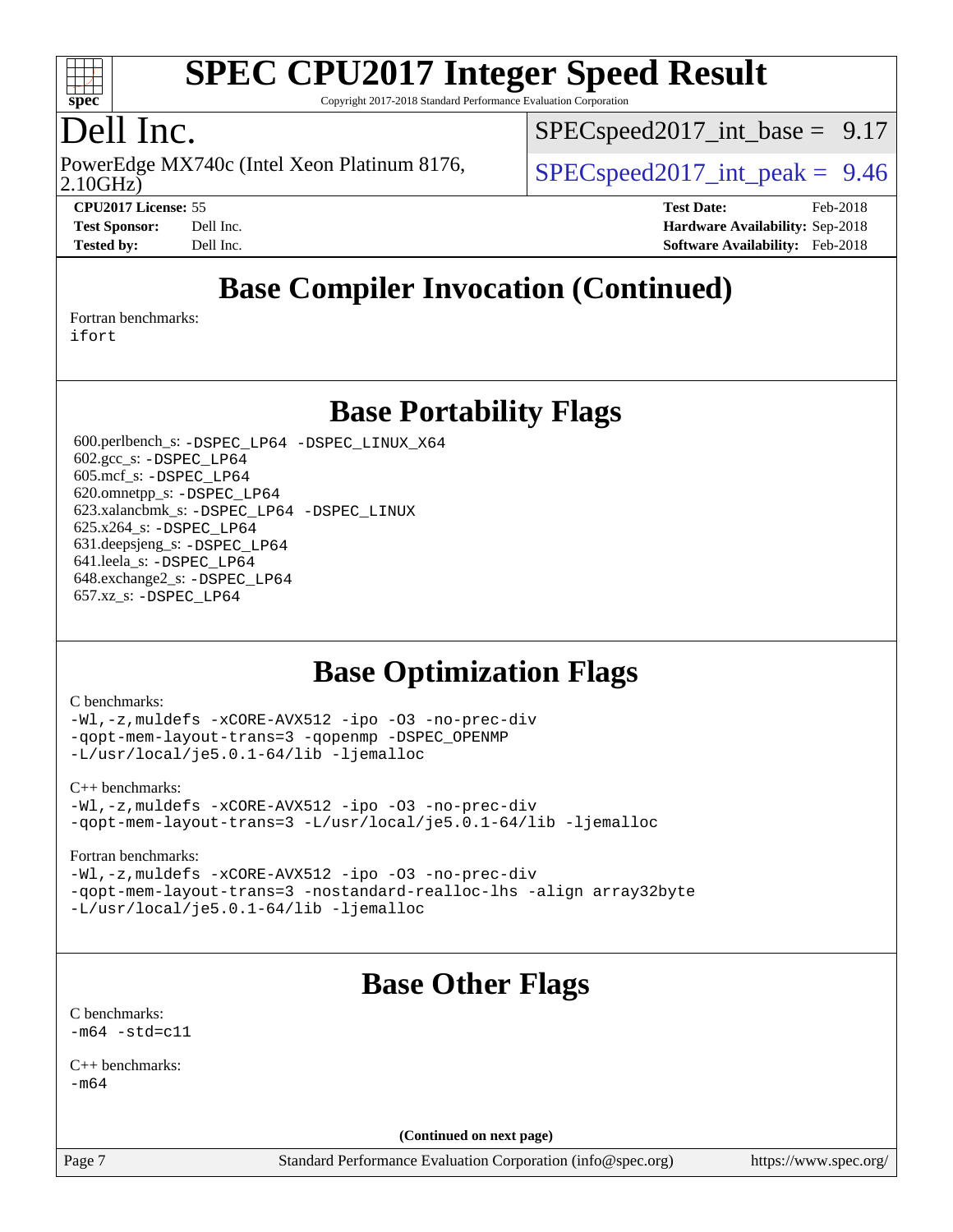

Copyright 2017-2018 Standard Performance Evaluation Corporation

## Dell Inc.

2.10GHz) PowerEdge MX740c (Intel Xeon Platinum 8176,  $\vert$  [SPECspeed2017\\_int\\_peak =](http://www.spec.org/auto/cpu2017/Docs/result-fields.html#SPECspeed2017intpeak) 9.46

[SPECspeed2017\\_int\\_base =](http://www.spec.org/auto/cpu2017/Docs/result-fields.html#SPECspeed2017intbase) 9.17

| <b>Test Sponsor:</b> | Dell I <sub>I</sub> |
|----------------------|---------------------|
| Tostod hy:           | Dall L              |

**[CPU2017 License:](http://www.spec.org/auto/cpu2017/Docs/result-fields.html#CPU2017License)** 55 **[Test Date:](http://www.spec.org/auto/cpu2017/Docs/result-fields.html#TestDate)** Feb-2018 **[Test Sponsor:](http://www.spec.org/auto/cpu2017/Docs/result-fields.html#TestSponsor)** Deliver Sponsor: **[Hardware Availability:](http://www.spec.org/auto/cpu2017/Docs/result-fields.html#HardwareAvailability)** Sep-2018 **[Tested by:](http://www.spec.org/auto/cpu2017/Docs/result-fields.html#Testedby)** Dell Inc. **[Software Availability:](http://www.spec.org/auto/cpu2017/Docs/result-fields.html#SoftwareAvailability)** Feb-2018

#### **[Base Other Flags \(Continued\)](http://www.spec.org/auto/cpu2017/Docs/result-fields.html#BaseOtherFlags)**

[Fortran benchmarks](http://www.spec.org/auto/cpu2017/Docs/result-fields.html#Fortranbenchmarks):

[-m64](http://www.spec.org/cpu2017/results/res2018q4/cpu2017-20181001-09011.flags.html#user_FCbase_intel_intel64_18.0_af43caccfc8ded86e7699f2159af6efc7655f51387b94da716254467f3c01020a5059329e2569e4053f409e7c9202a7efc638f7a6d1ffb3f52dea4a3e31d82ab)

**[Peak Compiler Invocation](http://www.spec.org/auto/cpu2017/Docs/result-fields.html#PeakCompilerInvocation)**

[C benchmarks](http://www.spec.org/auto/cpu2017/Docs/result-fields.html#Cbenchmarks):  $i$ cc

[C++ benchmarks:](http://www.spec.org/auto/cpu2017/Docs/result-fields.html#CXXbenchmarks) [icpc](http://www.spec.org/cpu2017/results/res2018q4/cpu2017-20181001-09011.flags.html#user_CXXpeak_intel_icpc_18.0_c510b6838c7f56d33e37e94d029a35b4a7bccf4766a728ee175e80a419847e808290a9b78be685c44ab727ea267ec2f070ec5dc83b407c0218cded6866a35d07)

[Fortran benchmarks](http://www.spec.org/auto/cpu2017/Docs/result-fields.html#Fortranbenchmarks): [ifort](http://www.spec.org/cpu2017/results/res2018q4/cpu2017-20181001-09011.flags.html#user_FCpeak_intel_ifort_18.0_8111460550e3ca792625aed983ce982f94888b8b503583aa7ba2b8303487b4d8a21a13e7191a45c5fd58ff318f48f9492884d4413fa793fd88dd292cad7027ca)

### **[Peak Portability Flags](http://www.spec.org/auto/cpu2017/Docs/result-fields.html#PeakPortabilityFlags)**

 600.perlbench\_s: [-DSPEC\\_LP64](http://www.spec.org/cpu2017/results/res2018q4/cpu2017-20181001-09011.flags.html#b600.perlbench_s_peakPORTABILITY_DSPEC_LP64) [-DSPEC\\_LINUX\\_X64](http://www.spec.org/cpu2017/results/res2018q4/cpu2017-20181001-09011.flags.html#b600.perlbench_s_peakCPORTABILITY_DSPEC_LINUX_X64) 602.gcc\_s: [-DSPEC\\_LP64](http://www.spec.org/cpu2017/results/res2018q4/cpu2017-20181001-09011.flags.html#suite_peakPORTABILITY602_gcc_s_DSPEC_LP64) 605.mcf\_s: [-DSPEC\\_LP64](http://www.spec.org/cpu2017/results/res2018q4/cpu2017-20181001-09011.flags.html#suite_peakPORTABILITY605_mcf_s_DSPEC_LP64) 620.omnetpp\_s: [-DSPEC\\_LP64](http://www.spec.org/cpu2017/results/res2018q4/cpu2017-20181001-09011.flags.html#suite_peakPORTABILITY620_omnetpp_s_DSPEC_LP64) 623.xalancbmk\_s: [-D\\_FILE\\_OFFSET\\_BITS=64](http://www.spec.org/cpu2017/results/res2018q4/cpu2017-20181001-09011.flags.html#user_peakPORTABILITY623_xalancbmk_s_file_offset_bits_64_5ae949a99b284ddf4e95728d47cb0843d81b2eb0e18bdfe74bbf0f61d0b064f4bda2f10ea5eb90e1dcab0e84dbc592acfc5018bc955c18609f94ddb8d550002c) [-DSPEC\\_LINUX](http://www.spec.org/cpu2017/results/res2018q4/cpu2017-20181001-09011.flags.html#b623.xalancbmk_s_peakCXXPORTABILITY_DSPEC_LINUX) 625.x264\_s: [-DSPEC\\_LP64](http://www.spec.org/cpu2017/results/res2018q4/cpu2017-20181001-09011.flags.html#suite_peakPORTABILITY625_x264_s_DSPEC_LP64) 631.deepsjeng\_s: [-DSPEC\\_LP64](http://www.spec.org/cpu2017/results/res2018q4/cpu2017-20181001-09011.flags.html#suite_peakPORTABILITY631_deepsjeng_s_DSPEC_LP64) 641.leela\_s: [-DSPEC\\_LP64](http://www.spec.org/cpu2017/results/res2018q4/cpu2017-20181001-09011.flags.html#suite_peakPORTABILITY641_leela_s_DSPEC_LP64) 648.exchange2\_s: [-DSPEC\\_LP64](http://www.spec.org/cpu2017/results/res2018q4/cpu2017-20181001-09011.flags.html#suite_peakPORTABILITY648_exchange2_s_DSPEC_LP64) 657.xz\_s: [-DSPEC\\_LP64](http://www.spec.org/cpu2017/results/res2018q4/cpu2017-20181001-09011.flags.html#suite_peakPORTABILITY657_xz_s_DSPEC_LP64)

## **[Peak Optimization Flags](http://www.spec.org/auto/cpu2017/Docs/result-fields.html#PeakOptimizationFlags)**

[C benchmarks](http://www.spec.org/auto/cpu2017/Docs/result-fields.html#Cbenchmarks):

 $600.$ perlbench\_s:  $-W1$ ,  $-z$ , muldefs  $-prof-gen(pass 1)$  $-prof-gen(pass 1)$  [-prof-use](http://www.spec.org/cpu2017/results/res2018q4/cpu2017-20181001-09011.flags.html#user_peakPASS2_CFLAGSPASS2_LDFLAGS600_perlbench_s_prof_use_1a21ceae95f36a2b53c25747139a6c16ca95bd9def2a207b4f0849963b97e94f5260e30a0c64f4bb623698870e679ca08317ef8150905d41bd88c6f78df73f19)(pass 2) -02 [-xCORE-AVX512](http://www.spec.org/cpu2017/results/res2018q4/cpu2017-20181001-09011.flags.html#user_peakPASS2_COPTIMIZE600_perlbench_s_f-xCORE-AVX512) [-qopt-mem-layout-trans=3](http://www.spec.org/cpu2017/results/res2018q4/cpu2017-20181001-09011.flags.html#user_peakPASS1_COPTIMIZEPASS2_COPTIMIZE600_perlbench_s_f-qopt-mem-layout-trans_de80db37974c74b1f0e20d883f0b675c88c3b01e9d123adea9b28688d64333345fb62bc4a798493513fdb68f60282f9a726aa07f478b2f7113531aecce732043) [-ipo](http://www.spec.org/cpu2017/results/res2018q4/cpu2017-20181001-09011.flags.html#user_peakPASS2_COPTIMIZE600_perlbench_s_f-ipo) [-O3](http://www.spec.org/cpu2017/results/res2018q4/cpu2017-20181001-09011.flags.html#user_peakPASS2_COPTIMIZE600_perlbench_s_f-O3) [-no-prec-div](http://www.spec.org/cpu2017/results/res2018q4/cpu2017-20181001-09011.flags.html#user_peakPASS2_COPTIMIZE600_perlbench_s_f-no-prec-div) [-DSPEC\\_SUPPRESS\\_OPENMP](http://www.spec.org/cpu2017/results/res2018q4/cpu2017-20181001-09011.flags.html#suite_peakPASS1_COPTIMIZE600_perlbench_s_DSPEC_SUPPRESS_OPENMP) [-qopenmp](http://www.spec.org/cpu2017/results/res2018q4/cpu2017-20181001-09011.flags.html#user_peakPASS2_COPTIMIZE600_perlbench_s_qopenmp_16be0c44f24f464004c6784a7acb94aca937f053568ce72f94b139a11c7c168634a55f6653758ddd83bcf7b8463e8028bb0b48b77bcddc6b78d5d95bb1df2967) -DSPEC OPENMP [-fno-strict-overflow](http://www.spec.org/cpu2017/results/res2018q4/cpu2017-20181001-09011.flags.html#user_peakEXTRA_OPTIMIZE600_perlbench_s_f-fno-strict-overflow) [-L/usr/local/je5.0.1-64/lib](http://www.spec.org/cpu2017/results/res2018q4/cpu2017-20181001-09011.flags.html#user_peakEXTRA_LIBS600_perlbench_s_jemalloc_link_path64_4b10a636b7bce113509b17f3bd0d6226c5fb2346b9178c2d0232c14f04ab830f976640479e5c33dc2bcbbdad86ecfb6634cbbd4418746f06f368b512fced5394) [-ljemalloc](http://www.spec.org/cpu2017/results/res2018q4/cpu2017-20181001-09011.flags.html#user_peakEXTRA_LIBS600_perlbench_s_jemalloc_link_lib_d1249b907c500fa1c0672f44f562e3d0f79738ae9e3c4a9c376d49f265a04b9c99b167ecedbf6711b3085be911c67ff61f150a17b3472be731631ba4d0471706)

```
 602.gcc_s: -Wl,-z,muldefs -prof-gen(pass 1) -prof-use(pass 2) -O2
-xCORE-AVX512 -qopt-mem-layout-trans=3 -ipo -O3
-no-prec-div -DSPEC_SUPPRESS_OPENMP -qopenmp
```
**(Continued on next page)**

| Page 8 | Standard Performance Evaluation Corporation (info@spec.org) | https://www.spec.org/ |
|--------|-------------------------------------------------------------|-----------------------|
|--------|-------------------------------------------------------------|-----------------------|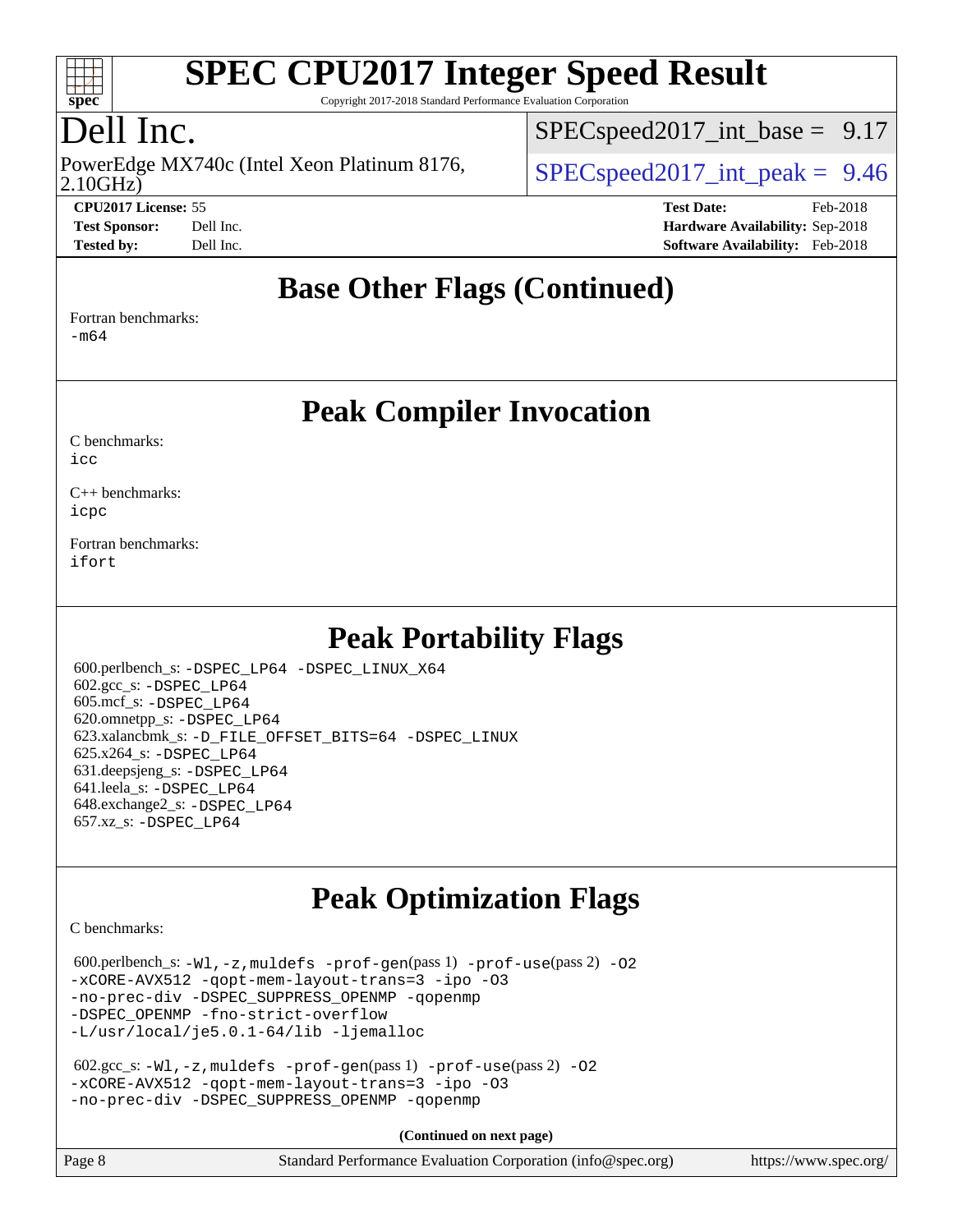

Copyright 2017-2018 Standard Performance Evaluation Corporation

### Dell Inc.

2.10GHz) PowerEdge MX740c (Intel Xeon Platinum 8176,  $\vert$  [SPECspeed2017\\_int\\_peak =](http://www.spec.org/auto/cpu2017/Docs/result-fields.html#SPECspeed2017intpeak) 9.46

[SPECspeed2017\\_int\\_base =](http://www.spec.org/auto/cpu2017/Docs/result-fields.html#SPECspeed2017intbase) 9.17

**[CPU2017 License:](http://www.spec.org/auto/cpu2017/Docs/result-fields.html#CPU2017License)** 55 **[Test Date:](http://www.spec.org/auto/cpu2017/Docs/result-fields.html#TestDate)** Feb-2018 **[Test Sponsor:](http://www.spec.org/auto/cpu2017/Docs/result-fields.html#TestSponsor)** Dell Inc. **[Hardware Availability:](http://www.spec.org/auto/cpu2017/Docs/result-fields.html#HardwareAvailability)** Sep-2018 **[Tested by:](http://www.spec.org/auto/cpu2017/Docs/result-fields.html#Testedby)** Dell Inc. **[Software Availability:](http://www.spec.org/auto/cpu2017/Docs/result-fields.html#SoftwareAvailability)** Feb-2018

### **[Peak Optimization Flags \(Continued\)](http://www.spec.org/auto/cpu2017/Docs/result-fields.html#PeakOptimizationFlags)**

 602.gcc\_s (continued): [-DSPEC\\_OPENMP](http://www.spec.org/cpu2017/results/res2018q4/cpu2017-20181001-09011.flags.html#suite_peakPASS2_COPTIMIZE602_gcc_s_DSPEC_OPENMP) [-L/usr/local/je5.0.1-64/lib](http://www.spec.org/cpu2017/results/res2018q4/cpu2017-20181001-09011.flags.html#user_peakEXTRA_LIBS602_gcc_s_jemalloc_link_path64_4b10a636b7bce113509b17f3bd0d6226c5fb2346b9178c2d0232c14f04ab830f976640479e5c33dc2bcbbdad86ecfb6634cbbd4418746f06f368b512fced5394) [-ljemalloc](http://www.spec.org/cpu2017/results/res2018q4/cpu2017-20181001-09011.flags.html#user_peakEXTRA_LIBS602_gcc_s_jemalloc_link_lib_d1249b907c500fa1c0672f44f562e3d0f79738ae9e3c4a9c376d49f265a04b9c99b167ecedbf6711b3085be911c67ff61f150a17b3472be731631ba4d0471706) 605.mcf\_s: [-Wl,-z,muldefs](http://www.spec.org/cpu2017/results/res2018q4/cpu2017-20181001-09011.flags.html#user_peakEXTRA_LDFLAGS605_mcf_s_link_force_multiple1_b4cbdb97b34bdee9ceefcfe54f4c8ea74255f0b02a4b23e853cdb0e18eb4525ac79b5a88067c842dd0ee6996c24547a27a4b99331201badda8798ef8a743f577) [-prof-gen](http://www.spec.org/cpu2017/results/res2018q4/cpu2017-20181001-09011.flags.html#user_peakPASS1_CFLAGSPASS1_LDFLAGS605_mcf_s_prof_gen_5aa4926d6013ddb2a31985c654b3eb18169fc0c6952a63635c234f711e6e63dd76e94ad52365559451ec499a2cdb89e4dc58ba4c67ef54ca681ffbe1461d6b36)(pass 1) [-prof-use](http://www.spec.org/cpu2017/results/res2018q4/cpu2017-20181001-09011.flags.html#user_peakPASS2_CFLAGSPASS2_LDFLAGS605_mcf_s_prof_use_1a21ceae95f36a2b53c25747139a6c16ca95bd9def2a207b4f0849963b97e94f5260e30a0c64f4bb623698870e679ca08317ef8150905d41bd88c6f78df73f19)(pass 2) [-ipo](http://www.spec.org/cpu2017/results/res2018q4/cpu2017-20181001-09011.flags.html#user_peakPASS1_COPTIMIZEPASS2_COPTIMIZE605_mcf_s_f-ipo) [-xCORE-AVX512](http://www.spec.org/cpu2017/results/res2018q4/cpu2017-20181001-09011.flags.html#user_peakPASS2_COPTIMIZE605_mcf_s_f-xCORE-AVX512) [-O3](http://www.spec.org/cpu2017/results/res2018q4/cpu2017-20181001-09011.flags.html#user_peakPASS1_COPTIMIZEPASS2_COPTIMIZE605_mcf_s_f-O3) [-no-prec-div](http://www.spec.org/cpu2017/results/res2018q4/cpu2017-20181001-09011.flags.html#user_peakPASS1_COPTIMIZEPASS2_COPTIMIZE605_mcf_s_f-no-prec-div) [-qopt-mem-layout-trans=3](http://www.spec.org/cpu2017/results/res2018q4/cpu2017-20181001-09011.flags.html#user_peakPASS1_COPTIMIZEPASS2_COPTIMIZE605_mcf_s_f-qopt-mem-layout-trans_de80db37974c74b1f0e20d883f0b675c88c3b01e9d123adea9b28688d64333345fb62bc4a798493513fdb68f60282f9a726aa07f478b2f7113531aecce732043) -DSPEC SUPPRESS OPENMP [-qopenmp](http://www.spec.org/cpu2017/results/res2018q4/cpu2017-20181001-09011.flags.html#user_peakPASS2_COPTIMIZE605_mcf_s_qopenmp_16be0c44f24f464004c6784a7acb94aca937f053568ce72f94b139a11c7c168634a55f6653758ddd83bcf7b8463e8028bb0b48b77bcddc6b78d5d95bb1df2967) -DSPEC OPENMP [-L/usr/local/je5.0.1-64/lib](http://www.spec.org/cpu2017/results/res2018q4/cpu2017-20181001-09011.flags.html#user_peakEXTRA_LIBS605_mcf_s_jemalloc_link_path64_4b10a636b7bce113509b17f3bd0d6226c5fb2346b9178c2d0232c14f04ab830f976640479e5c33dc2bcbbdad86ecfb6634cbbd4418746f06f368b512fced5394) [-ljemalloc](http://www.spec.org/cpu2017/results/res2018q4/cpu2017-20181001-09011.flags.html#user_peakEXTRA_LIBS605_mcf_s_jemalloc_link_lib_d1249b907c500fa1c0672f44f562e3d0f79738ae9e3c4a9c376d49f265a04b9c99b167ecedbf6711b3085be911c67ff61f150a17b3472be731631ba4d0471706) 625.x264\_s: [-Wl,-z,muldefs](http://www.spec.org/cpu2017/results/res2018q4/cpu2017-20181001-09011.flags.html#user_peakEXTRA_LDFLAGS625_x264_s_link_force_multiple1_b4cbdb97b34bdee9ceefcfe54f4c8ea74255f0b02a4b23e853cdb0e18eb4525ac79b5a88067c842dd0ee6996c24547a27a4b99331201badda8798ef8a743f577) [-xCORE-AVX512](http://www.spec.org/cpu2017/results/res2018q4/cpu2017-20181001-09011.flags.html#user_peakCOPTIMIZE625_x264_s_f-xCORE-AVX512) [-ipo](http://www.spec.org/cpu2017/results/res2018q4/cpu2017-20181001-09011.flags.html#user_peakCOPTIMIZE625_x264_s_f-ipo) [-O3](http://www.spec.org/cpu2017/results/res2018q4/cpu2017-20181001-09011.flags.html#user_peakCOPTIMIZE625_x264_s_f-O3) [-no-prec-div](http://www.spec.org/cpu2017/results/res2018q4/cpu2017-20181001-09011.flags.html#user_peakCOPTIMIZE625_x264_s_f-no-prec-div) [-qopt-mem-layout-trans=3](http://www.spec.org/cpu2017/results/res2018q4/cpu2017-20181001-09011.flags.html#user_peakCOPTIMIZE625_x264_s_f-qopt-mem-layout-trans_de80db37974c74b1f0e20d883f0b675c88c3b01e9d123adea9b28688d64333345fb62bc4a798493513fdb68f60282f9a726aa07f478b2f7113531aecce732043) [-qopenmp](http://www.spec.org/cpu2017/results/res2018q4/cpu2017-20181001-09011.flags.html#user_peakCOPTIMIZE625_x264_s_qopenmp_16be0c44f24f464004c6784a7acb94aca937f053568ce72f94b139a11c7c168634a55f6653758ddd83bcf7b8463e8028bb0b48b77bcddc6b78d5d95bb1df2967) [-DSPEC\\_OPENMP](http://www.spec.org/cpu2017/results/res2018q4/cpu2017-20181001-09011.flags.html#suite_peakCOPTIMIZE625_x264_s_DSPEC_OPENMP) [-L/usr/local/je5.0.1-64/lib](http://www.spec.org/cpu2017/results/res2018q4/cpu2017-20181001-09011.flags.html#user_peakEXTRA_LIBS625_x264_s_jemalloc_link_path64_4b10a636b7bce113509b17f3bd0d6226c5fb2346b9178c2d0232c14f04ab830f976640479e5c33dc2bcbbdad86ecfb6634cbbd4418746f06f368b512fced5394) [-ljemalloc](http://www.spec.org/cpu2017/results/res2018q4/cpu2017-20181001-09011.flags.html#user_peakEXTRA_LIBS625_x264_s_jemalloc_link_lib_d1249b907c500fa1c0672f44f562e3d0f79738ae9e3c4a9c376d49f265a04b9c99b167ecedbf6711b3085be911c67ff61f150a17b3472be731631ba4d0471706) 657.xz\_s: Same as 602.gcc\_s [C++ benchmarks:](http://www.spec.org/auto/cpu2017/Docs/result-fields.html#CXXbenchmarks) 620.omnetpp\_s: [-Wl,-z,muldefs](http://www.spec.org/cpu2017/results/res2018q4/cpu2017-20181001-09011.flags.html#user_peakEXTRA_LDFLAGS620_omnetpp_s_link_force_multiple1_b4cbdb97b34bdee9ceefcfe54f4c8ea74255f0b02a4b23e853cdb0e18eb4525ac79b5a88067c842dd0ee6996c24547a27a4b99331201badda8798ef8a743f577) [-prof-gen](http://www.spec.org/cpu2017/results/res2018q4/cpu2017-20181001-09011.flags.html#user_peakPASS1_CXXFLAGSPASS1_LDFLAGS620_omnetpp_s_prof_gen_5aa4926d6013ddb2a31985c654b3eb18169fc0c6952a63635c234f711e6e63dd76e94ad52365559451ec499a2cdb89e4dc58ba4c67ef54ca681ffbe1461d6b36)(pass 1) [-prof-use](http://www.spec.org/cpu2017/results/res2018q4/cpu2017-20181001-09011.flags.html#user_peakPASS2_CXXFLAGSPASS2_LDFLAGS620_omnetpp_s_prof_use_1a21ceae95f36a2b53c25747139a6c16ca95bd9def2a207b4f0849963b97e94f5260e30a0c64f4bb623698870e679ca08317ef8150905d41bd88c6f78df73f19)(pass 2) [-ipo](http://www.spec.org/cpu2017/results/res2018q4/cpu2017-20181001-09011.flags.html#user_peakPASS1_CXXOPTIMIZEPASS2_CXXOPTIMIZE620_omnetpp_s_f-ipo) [-xCORE-AVX512](http://www.spec.org/cpu2017/results/res2018q4/cpu2017-20181001-09011.flags.html#user_peakPASS2_CXXOPTIMIZE620_omnetpp_s_f-xCORE-AVX512) [-O3](http://www.spec.org/cpu2017/results/res2018q4/cpu2017-20181001-09011.flags.html#user_peakPASS1_CXXOPTIMIZEPASS2_CXXOPTIMIZE620_omnetpp_s_f-O3) [-no-prec-div](http://www.spec.org/cpu2017/results/res2018q4/cpu2017-20181001-09011.flags.html#user_peakPASS1_CXXOPTIMIZEPASS2_CXXOPTIMIZE620_omnetpp_s_f-no-prec-div) [-qopt-mem-layout-trans=3](http://www.spec.org/cpu2017/results/res2018q4/cpu2017-20181001-09011.flags.html#user_peakPASS1_CXXOPTIMIZEPASS2_CXXOPTIMIZE620_omnetpp_s_f-qopt-mem-layout-trans_de80db37974c74b1f0e20d883f0b675c88c3b01e9d123adea9b28688d64333345fb62bc4a798493513fdb68f60282f9a726aa07f478b2f7113531aecce732043) -DSPEC SUPPRESS OPENMP [-qopenmp](http://www.spec.org/cpu2017/results/res2018q4/cpu2017-20181001-09011.flags.html#user_peakPASS2_CXXOPTIMIZE620_omnetpp_s_qopenmp_16be0c44f24f464004c6784a7acb94aca937f053568ce72f94b139a11c7c168634a55f6653758ddd83bcf7b8463e8028bb0b48b77bcddc6b78d5d95bb1df2967) -DSPEC OPENMP [-L/usr/local/je5.0.1-64/lib](http://www.spec.org/cpu2017/results/res2018q4/cpu2017-20181001-09011.flags.html#user_peakEXTRA_LIBS620_omnetpp_s_jemalloc_link_path64_4b10a636b7bce113509b17f3bd0d6226c5fb2346b9178c2d0232c14f04ab830f976640479e5c33dc2bcbbdad86ecfb6634cbbd4418746f06f368b512fced5394) [-ljemalloc](http://www.spec.org/cpu2017/results/res2018q4/cpu2017-20181001-09011.flags.html#user_peakEXTRA_LIBS620_omnetpp_s_jemalloc_link_lib_d1249b907c500fa1c0672f44f562e3d0f79738ae9e3c4a9c376d49f265a04b9c99b167ecedbf6711b3085be911c67ff61f150a17b3472be731631ba4d0471706) 623.xalancbmk\_s: [-L/opt/intel/compilers\\_and\\_libraries\\_2018/linux/lib/ia32](http://www.spec.org/cpu2017/results/res2018q4/cpu2017-20181001-09011.flags.html#user_peakCXXLD623_xalancbmk_s_Enable-32bit-runtime_af243bdb1d79e4c7a4f720bf8275e627de2ecd461de63307bc14cef0633fde3cd7bb2facb32dcc8be9566045fb55d40ce2b72b725f73827aa7833441b71b9343) [-Wl,-z,muldefs](http://www.spec.org/cpu2017/results/res2018q4/cpu2017-20181001-09011.flags.html#user_peakEXTRA_LDFLAGS623_xalancbmk_s_link_force_multiple1_b4cbdb97b34bdee9ceefcfe54f4c8ea74255f0b02a4b23e853cdb0e18eb4525ac79b5a88067c842dd0ee6996c24547a27a4b99331201badda8798ef8a743f577) [-prof-gen](http://www.spec.org/cpu2017/results/res2018q4/cpu2017-20181001-09011.flags.html#user_peakPASS1_CXXFLAGSPASS1_LDFLAGS623_xalancbmk_s_prof_gen_5aa4926d6013ddb2a31985c654b3eb18169fc0c6952a63635c234f711e6e63dd76e94ad52365559451ec499a2cdb89e4dc58ba4c67ef54ca681ffbe1461d6b36)(pass 1) [-prof-use](http://www.spec.org/cpu2017/results/res2018q4/cpu2017-20181001-09011.flags.html#user_peakPASS2_CXXFLAGSPASS2_LDFLAGS623_xalancbmk_s_prof_use_1a21ceae95f36a2b53c25747139a6c16ca95bd9def2a207b4f0849963b97e94f5260e30a0c64f4bb623698870e679ca08317ef8150905d41bd88c6f78df73f19)(pass 2) [-ipo](http://www.spec.org/cpu2017/results/res2018q4/cpu2017-20181001-09011.flags.html#user_peakPASS1_CXXOPTIMIZEPASS2_CXXOPTIMIZE623_xalancbmk_s_f-ipo) [-xCORE-AVX512](http://www.spec.org/cpu2017/results/res2018q4/cpu2017-20181001-09011.flags.html#user_peakPASS2_CXXOPTIMIZE623_xalancbmk_s_f-xCORE-AVX512) [-O3](http://www.spec.org/cpu2017/results/res2018q4/cpu2017-20181001-09011.flags.html#user_peakPASS1_CXXOPTIMIZEPASS2_CXXOPTIMIZE623_xalancbmk_s_f-O3) [-no-prec-div](http://www.spec.org/cpu2017/results/res2018q4/cpu2017-20181001-09011.flags.html#user_peakPASS1_CXXOPTIMIZEPASS2_CXXOPTIMIZE623_xalancbmk_s_f-no-prec-div) [-qopt-mem-layout-trans=3](http://www.spec.org/cpu2017/results/res2018q4/cpu2017-20181001-09011.flags.html#user_peakPASS1_CXXOPTIMIZEPASS2_CXXOPTIMIZE623_xalancbmk_s_f-qopt-mem-layout-trans_de80db37974c74b1f0e20d883f0b675c88c3b01e9d123adea9b28688d64333345fb62bc4a798493513fdb68f60282f9a726aa07f478b2f7113531aecce732043) [-DSPEC\\_SUPPRESS\\_OPENMP](http://www.spec.org/cpu2017/results/res2018q4/cpu2017-20181001-09011.flags.html#suite_peakPASS1_CXXOPTIMIZE623_xalancbmk_s_DSPEC_SUPPRESS_OPENMP) [-qopenmp](http://www.spec.org/cpu2017/results/res2018q4/cpu2017-20181001-09011.flags.html#user_peakPASS2_CXXOPTIMIZE623_xalancbmk_s_qopenmp_16be0c44f24f464004c6784a7acb94aca937f053568ce72f94b139a11c7c168634a55f6653758ddd83bcf7b8463e8028bb0b48b77bcddc6b78d5d95bb1df2967) [-DSPEC\\_OPENMP](http://www.spec.org/cpu2017/results/res2018q4/cpu2017-20181001-09011.flags.html#suite_peakPASS2_CXXOPTIMIZE623_xalancbmk_s_DSPEC_OPENMP) [-L/usr/local/je5.0.1-32/lib](http://www.spec.org/cpu2017/results/res2018q4/cpu2017-20181001-09011.flags.html#user_peakEXTRA_LIBS623_xalancbmk_s_jemalloc_link_path32_e29f22e8e6c17053bbc6a0971f5a9c01a601a06bb1a59df2084b77a2fe0a2995b64fd4256feaeea39eeba3aae142e96e2b2b0a28974019c0c0c88139a84f900a) [-ljemalloc](http://www.spec.org/cpu2017/results/res2018q4/cpu2017-20181001-09011.flags.html#user_peakEXTRA_LIBS623_xalancbmk_s_jemalloc_link_lib_d1249b907c500fa1c0672f44f562e3d0f79738ae9e3c4a9c376d49f265a04b9c99b167ecedbf6711b3085be911c67ff61f150a17b3472be731631ba4d0471706) 631.deepsjeng\_s: Same as 620.omnetpp\_s 641.leela\_s: Same as 620.omnetpp\_s [Fortran benchmarks](http://www.spec.org/auto/cpu2017/Docs/result-fields.html#Fortranbenchmarks): [-Wl,-z,muldefs](http://www.spec.org/cpu2017/results/res2018q4/cpu2017-20181001-09011.flags.html#user_FCpeak_link_force_multiple1_b4cbdb97b34bdee9ceefcfe54f4c8ea74255f0b02a4b23e853cdb0e18eb4525ac79b5a88067c842dd0ee6996c24547a27a4b99331201badda8798ef8a743f577) [-xCORE-AVX512](http://www.spec.org/cpu2017/results/res2018q4/cpu2017-20181001-09011.flags.html#user_FCpeak_f-xCORE-AVX512) [-ipo](http://www.spec.org/cpu2017/results/res2018q4/cpu2017-20181001-09011.flags.html#user_FCpeak_f-ipo) [-O3](http://www.spec.org/cpu2017/results/res2018q4/cpu2017-20181001-09011.flags.html#user_FCpeak_f-O3) [-no-prec-div](http://www.spec.org/cpu2017/results/res2018q4/cpu2017-20181001-09011.flags.html#user_FCpeak_f-no-prec-div) [-qopt-mem-layout-trans=3](http://www.spec.org/cpu2017/results/res2018q4/cpu2017-20181001-09011.flags.html#user_FCpeak_f-qopt-mem-layout-trans_de80db37974c74b1f0e20d883f0b675c88c3b01e9d123adea9b28688d64333345fb62bc4a798493513fdb68f60282f9a726aa07f478b2f7113531aecce732043) [-nostandard-realloc-lhs](http://www.spec.org/cpu2017/results/res2018q4/cpu2017-20181001-09011.flags.html#user_FCpeak_f_2003_std_realloc_82b4557e90729c0f113870c07e44d33d6f5a304b4f63d4c15d2d0f1fab99f5daaed73bdb9275d9ae411527f28b936061aa8b9c8f2d63842963b95c9dd6426b8a) [-align array32byte](http://www.spec.org/cpu2017/results/res2018q4/cpu2017-20181001-09011.flags.html#user_FCpeak_align_array32byte_b982fe038af199962ba9a80c053b8342c548c85b40b8e86eb3cc33dee0d7986a4af373ac2d51c3f7cf710a18d62fdce2948f201cd044323541f22fc0fffc51b6) [-L/usr/local/je5.0.1-64/lib](http://www.spec.org/cpu2017/results/res2018q4/cpu2017-20181001-09011.flags.html#user_FCpeak_jemalloc_link_path64_4b10a636b7bce113509b17f3bd0d6226c5fb2346b9178c2d0232c14f04ab830f976640479e5c33dc2bcbbdad86ecfb6634cbbd4418746f06f368b512fced5394) [-ljemalloc](http://www.spec.org/cpu2017/results/res2018q4/cpu2017-20181001-09011.flags.html#user_FCpeak_jemalloc_link_lib_d1249b907c500fa1c0672f44f562e3d0f79738ae9e3c4a9c376d49f265a04b9c99b167ecedbf6711b3085be911c67ff61f150a17b3472be731631ba4d0471706) **[Peak Other Flags](http://www.spec.org/auto/cpu2017/Docs/result-fields.html#PeakOtherFlags)** [C benchmarks](http://www.spec.org/auto/cpu2017/Docs/result-fields.html#Cbenchmarks):  $-m64 - std= c11$  $-m64 - std= c11$ [C++ benchmarks \(except as noted below\):](http://www.spec.org/auto/cpu2017/Docs/result-fields.html#CXXbenchmarksexceptasnotedbelow) [-m64](http://www.spec.org/cpu2017/results/res2018q4/cpu2017-20181001-09011.flags.html#user_CXXpeak_intel_intel64_18.0_af43caccfc8ded86e7699f2159af6efc7655f51387b94da716254467f3c01020a5059329e2569e4053f409e7c9202a7efc638f7a6d1ffb3f52dea4a3e31d82ab) **(Continued on next page)**

Page 9 Standard Performance Evaluation Corporation [\(info@spec.org\)](mailto:info@spec.org) <https://www.spec.org/>